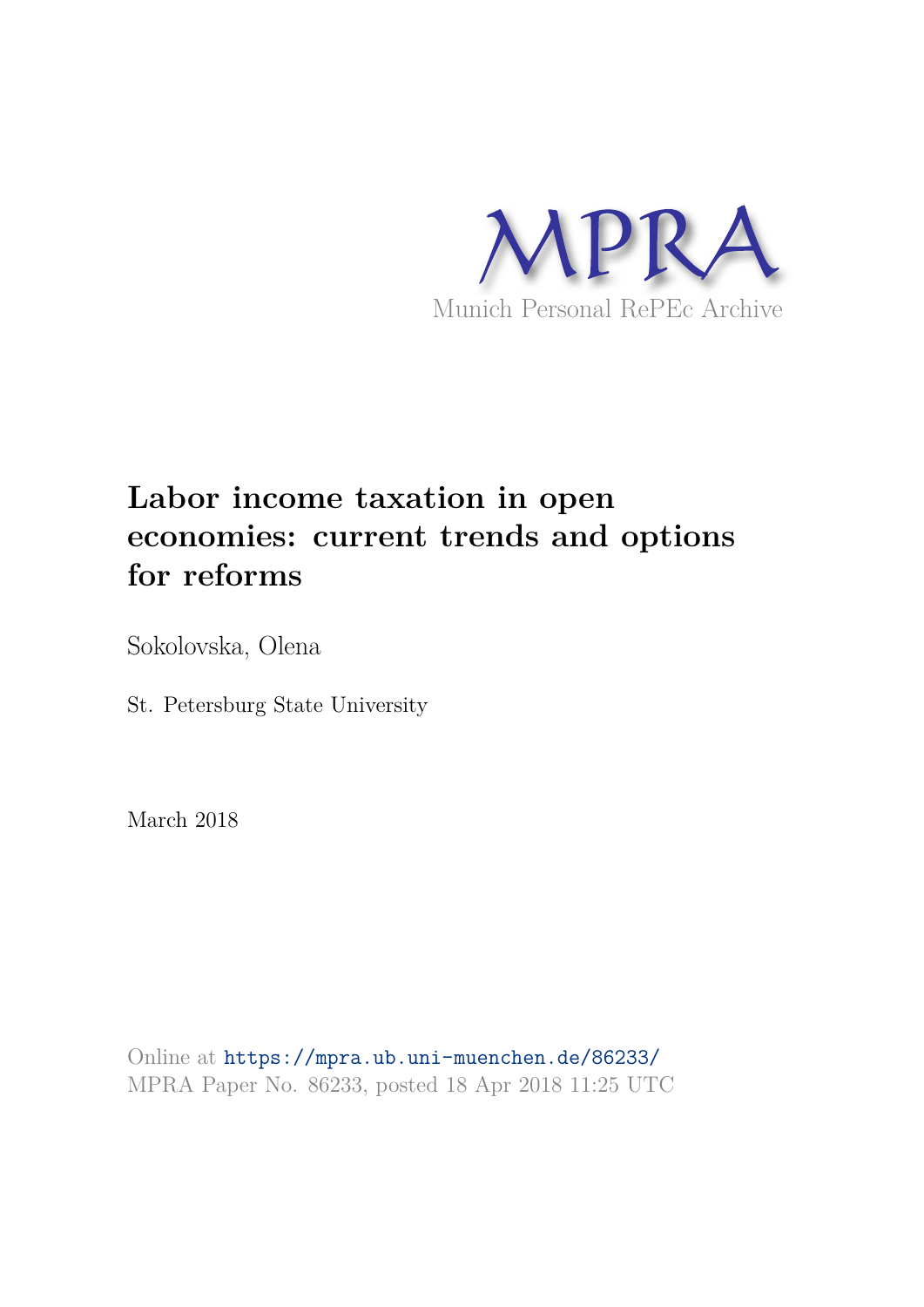# **Labor income taxation in open economies: current trends and options for reforms**

#### Abstract

We analyze both the theoretical framework of labor taxation in the open economy and important current reforms of labor taxation in countries worldwide including the introduction of "social VAT". The current tax theory considers the reforms of labor income taxation related to the shifting of taxation from more mobile tax bases to the less mobile ones, taking into consideration the reduction of tax rates with simultaneous broadening of the tax base. Such a reform is intended to reduce the distortion effects of taxation, and, as a consequence, to reduce the tax burden on labor. The empirical section includes analysis of indicators of labor income taxation in OECD countries. We calculated the progressivity index of overall tax wedge and its components – personal income tax, employer's and employee's social security contributions. The results enabled cross-country comparisons: we found that in a most OECD members both employees' and employers' social security contributions systems are regressive or flat, while personal income tax systems are progressive in all countries except Hungary with flat tax schedule. Moreover, in OECD countries with highest GDP per capita the employees bear average labor tax burden with simultaneously low employers' social security contributions rates.

Key words: personal income tax; social security contributions; consumption tax; social VAT; progressivity.

JEL Classification: E20, H22, H24, P51

# **1. Introduction**

In modern economies, the tax burden on labor typically includes personal income taxes and social security contributions paid by both employers and employees. In most of countries worldwide the structure of personal income tax is quite complex (in contrast to social security contributions) and includes several tax brackets, different tax rates, tax incentives etc.

Taxes on labor income have a direct impact on business activities influencing on both labor demand and labor supply levels, and indirect impact through government spending (based on tax revenue) related to the financing of provision of social goods and services.

The taxation of labor leads to the reduction of employment in the formal sector of economy and consequently to the increase of employment in the informal sector, to the reduction of both output and employment in industries using primarily low-skilled and low-paid workforce, and also to the increase of domestically produced output, i.e. goods and services, produced and consumed in the household without being distributed by market channels.

The openness of the economy leads to the new challenges, related to the international tax competition and tax incidence, which often aggravate the problem of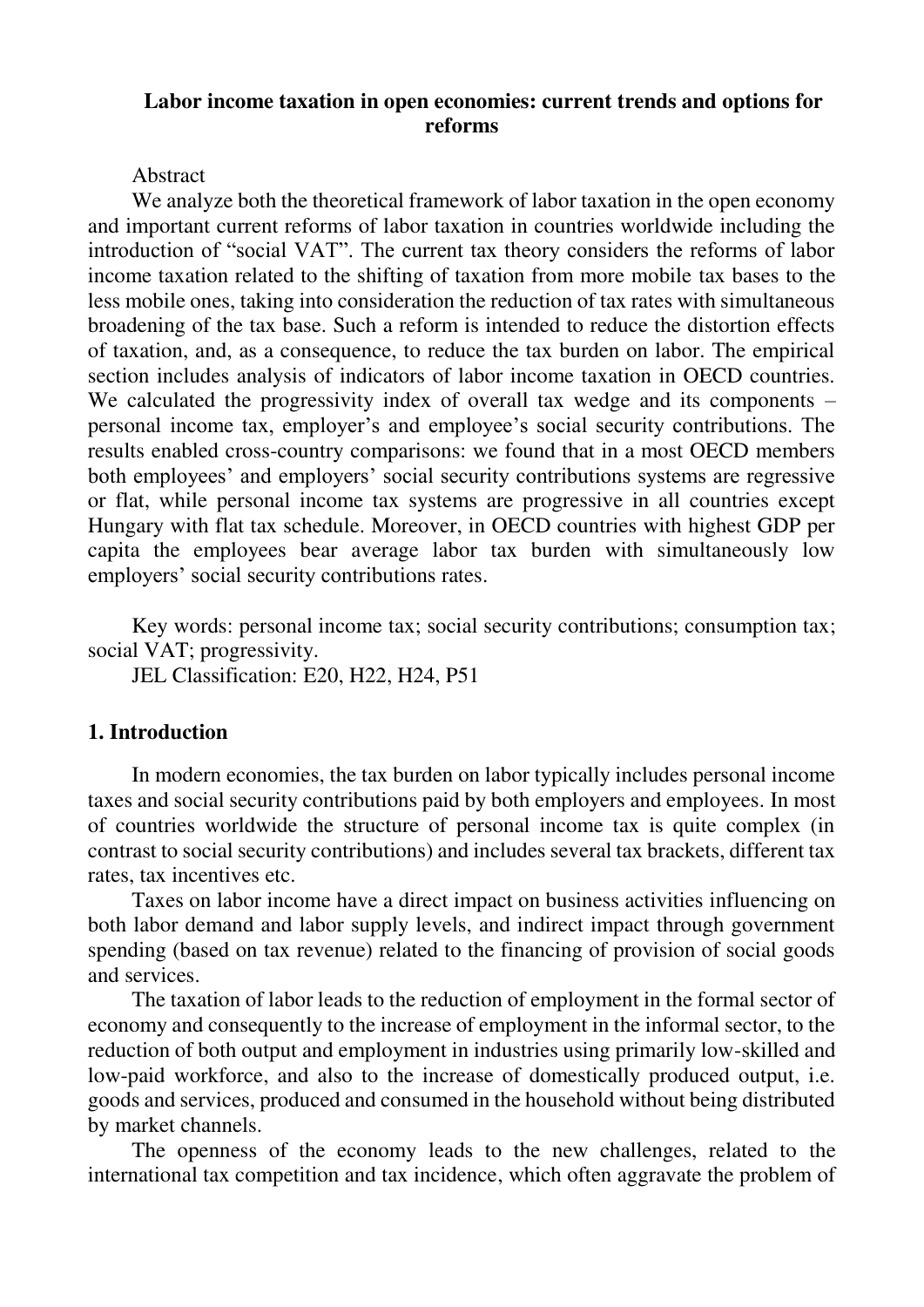shifting the corporate tax burden on labor. These issues are particularly topical for the small open economy with no competitive power in international markets.

The mentioned problems and their consequences reduce economic efficiency of labor taxation. The tax distortions violate basic principles of equity and neutrality and slow down economic growth. The progressivity of taxation allows to come close to the achieving the equity principle, but it simultaneously violates the neutrality. In turn, consumption tax with broader base and uniform rate makes possible to maintain some degree of neutrality, but with simultaneous failure of equity principle.

So, today the reforms of labor taxation, aimed to address these distortions and to ensure the effective distribution of resources, are actively discussed in societies.

Accordingly, the purpose of the paper is to evaluate main indicators of labor taxation and the progressivity of tax wedge and its components in OECD countries.

The article is structured as follows. First, we briefly discuss the theoretical background of labor income taxation in an open economy and main current trends of labor taxation reforms. The empirical part includes analysis of indicators of labor income taxation in OECD countries. Notably, Section 2 presents material and methodology, and Section 3 describes results and discussion. Section 4 concludes.

#### **2. Material and Methods**

For today, the economy of almost all countries worldwide more or less can be considered as open – goods and services, capital and labor move across the borders.

According to the tax theory, for the small open economy the source‐based capital tax, taking into account the perfect mobility of capital and immobility of labor, would never be optimal, because the small economy have no market power to change the rate of return of its residents or other capital owners, in other jurisdictions. In this case, the tax burden falls entirely on the immobile labor [1; 8].

Taking this into consideration the taxation of labor income of employers is more effective. Moreover, the higher is the degree of market integration, the more the rate of employment depends on tax changes [2; 4; 5; 7].

The strengthening or weakening the government's role as the guarantor of risk minimization in the open economy depends crucially on the level of labor mobility. And, since the labor mobility increases permanently, such function of the government tends to weaken [19, p. 28-31].

The current tax theory considers *two main directions of reforms of labor income taxation*:

the shifting the burden of taxation from income to consumption and/or property, and

the broadening of the tax base by reducing tax rates and by eliminating main tax incentives.

In the context of labor taxation, it means the reduction of tax burden borne by labor in order to increase employment and enhance economic growth.

Basic arguments in favor of such tax reform in an open economy include the following. Shifting taxes from labor to consumption can generate the same revenue with lower tax rates and lower distortions since the latter is financed by a number of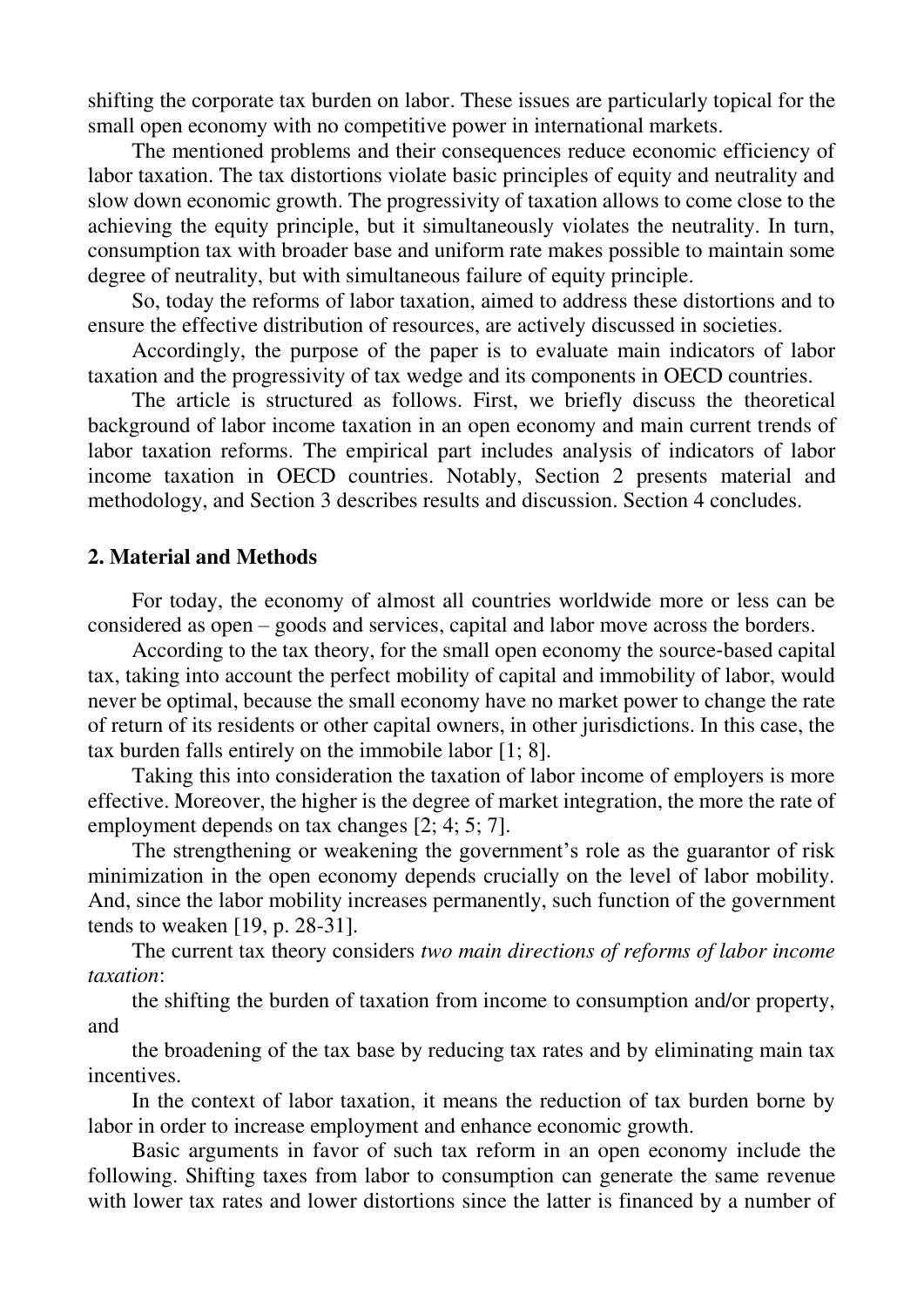sources other than labor income – intergovernmental transfers, savings etc. In addition, the openness of the economy means the lower mobility of labor income comparing with corporate income since workforce overall is less mobile than capital [16].

At the same time, the main consumption tax (the VAT) has relatively immobile tax base because it is levied according to the destination principle [3; 6]. This makes its base even less mobile than the labor income, quite apart from real estate, which is the least influenced by globalization processes.

Accordingly, the VAT is the main "alternative" of labor taxes due to its large tax base, and the increase in VAT rate is considered as the major component of tax reform. It is referred to the so-called "social VAT", which partially replaced social security contributions in several countries (Table 1.).

| Country            | <b>Year of</b> | <b>Key features</b>                                          |  |  |
|--------------------|----------------|--------------------------------------------------------------|--|--|
|                    | introduction   |                                                              |  |  |
| Denmark            | 1987           | 2% increase in VAT rate for (to $21\%$ ) with simultaneous   |  |  |
|                    |                | abolishment of compulsory social security contributions      |  |  |
|                    |                | for employers                                                |  |  |
| French<br>overseas | 1994           | The reduction of social security contributions rate, paid by |  |  |
| territories        |                | employers, with simultaneous increase in VAT rate from       |  |  |
|                    |                | 7,5\% to 9,5\%.                                              |  |  |
| Germany            | 2007           | 3% increase in VAT rate (to 19%) with simultaneous 1,8%      |  |  |
|                    |                | reduction in employers' social security contributions rate   |  |  |
| Hungary            | 2009           | 5% increase in VAT rate (to 27%) with simultaneous 5%        |  |  |
|                    |                | reduction in employers' social security contributions rate   |  |  |
|                    |                | $($ to 22% $)$                                               |  |  |
| Japan              | 2014           | 5% increase in consumption tax rate (to 8%) with             |  |  |
|                    |                | simultaneous abolishment of compulsory social security       |  |  |
|                    |                | contributions, paid by employers to the state pension        |  |  |
|                    |                | funds.                                                       |  |  |
| France             | 2007           | The discussion was started, but currently there are no       |  |  |
| Belgium            | 2015           | concrete results on this issue                               |  |  |

**Table 1. "Social" VAT in OECD countries (Source: author, based 9; 10; 12).**

The consequences of introduction of "social" VAT in countries with progressive and flat schedules of labor income tax are usually evaluated with macroeconomic simulation models. Their results show positive effects in the medium-term (the increase of demand on labor due to reduced labor costs), despite the short-term negative effects as a result of increase in consumer prices subsequent to the increase in VAT rate.

Also in an open economy, there are several positive effects on the competitiveness of domestic producers on both domestic and foreign markets, especially with fixed exchange rate. They benefit in the domestic market, since importers pay the increased VAT, without any gain from reduced labor costs. The domestic exporters also increase their competitiveness in foreign markets due to reduced labor costs.

However, the effects of introduction of "social" VAT both for progressive and flat tax schedules depend crucially on model assumptions and on economic and institutional environment of the country. Notably, the evaluation of such a reform in Hungary, which has flat schedules of labor income taxation (see below), is substantially complicated by consequences of global financial crisis 2008-2009, by decisions of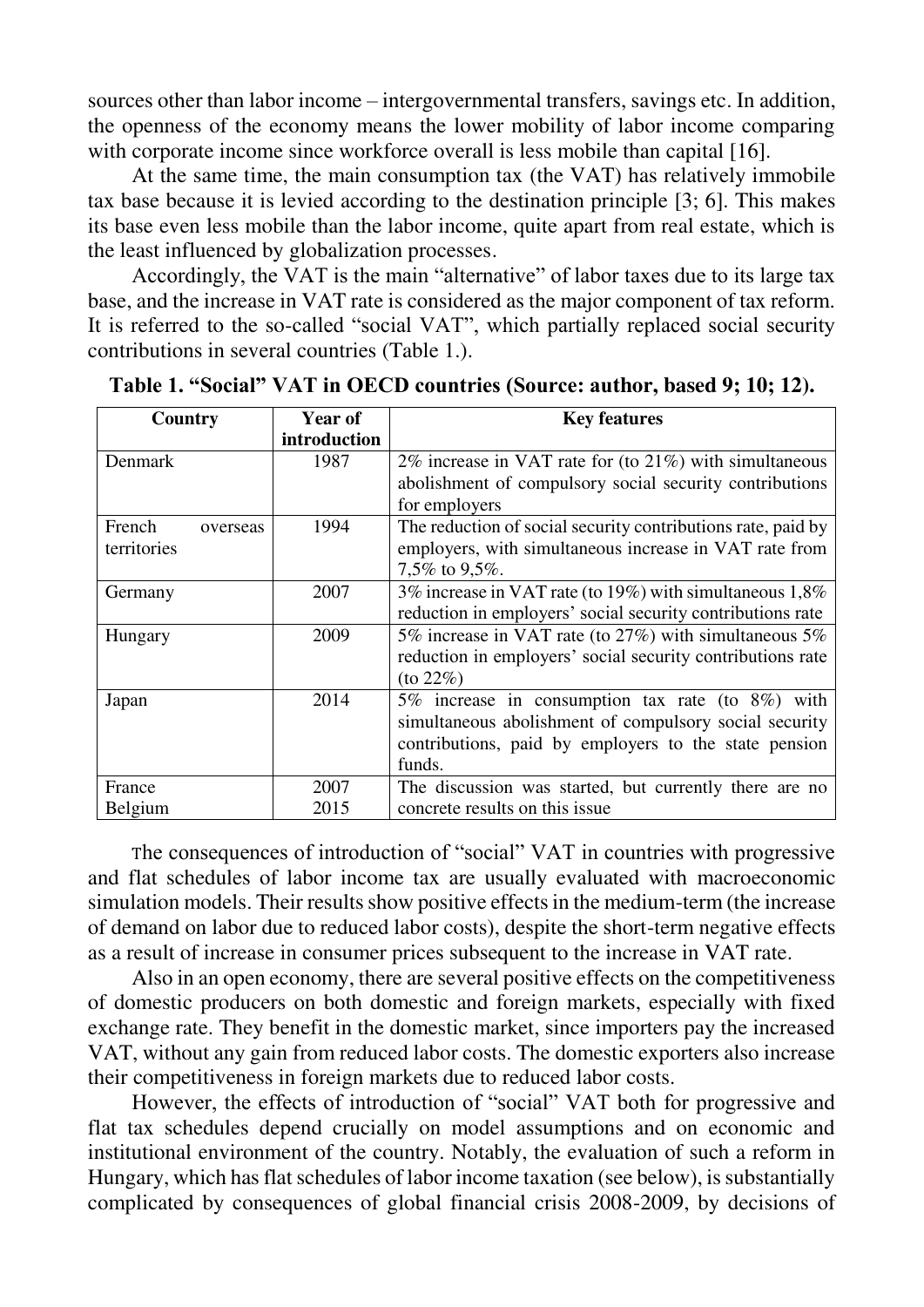national government, and by presence of informal economy. The latter means that administrative costs and possibilities for tax evasion differ for consumption taxes and labor income taxes [13, p. 26-27].

Now in USA the House Tax Cuts and Jobs Act is actively debated. It is a kind of a revenue neutral tax plan aimed to reduce personal income tax rates for middle-income groups, to raise the consumption tax, and to expand the Earned Income Tax Credit. According to estimates, such measures can contribute to economic growth [11; 18].

In terms of progressivity, such a reform involves reduction of progressivity of labor income taxation and reduction of its marginal rates, especially for higher tax brackets. In OECD countries the sum of personal income tax, levied by different levels of government (state, provincial, cantonal, or local), employee and employer social security contributions and payroll tax less cash transfers, if any, determines the tax wedge, which is usually expressed as a percentage of labor cost.

Therefore, to evaluate the progressivity of tax wedge and its components in OECD countries we used comparative and graphical analysis.

The relevant quantitative analysis is based on data for OECD countries over the period for 2000-2016, provided by OECD Statistics.

#### **3. Results and Discussion**

Over the last three decades, OECD countries provided more than 3000 reforms, related to the labor income taxation. Their largest part addressed personal income taxation. Italy and Ireland provided maximum number of such transformations – 121 and 199 respectively, while Austria put in practice only 14.

The number of reforms related to the employers' social security contributions exceeded more than 1,5 times the quantity of reforms associated with employees' social security contribution. Whereas, with regard to social security contributions rate, the majority of reforms increased it for employers' social security contributions, and reduced – for employees' social security contributions.

According to OECD Taxing Wages 2017 now the maximum tax wedge is in Belgium  $(53,96\%)$ , while the minimum – in New Zealand  $(17,89\%)$ . But in New Zealand there are no compulsory levies on social security, only voluntary, paid by both employers and employees, which are not reflected in OECD official statistic reports. Employers in Denmark have similar possibility to pay social contributions to the unemployment fund voluntarily.

Fig. 1. presents main indicators of labor income taxation in OECD countries.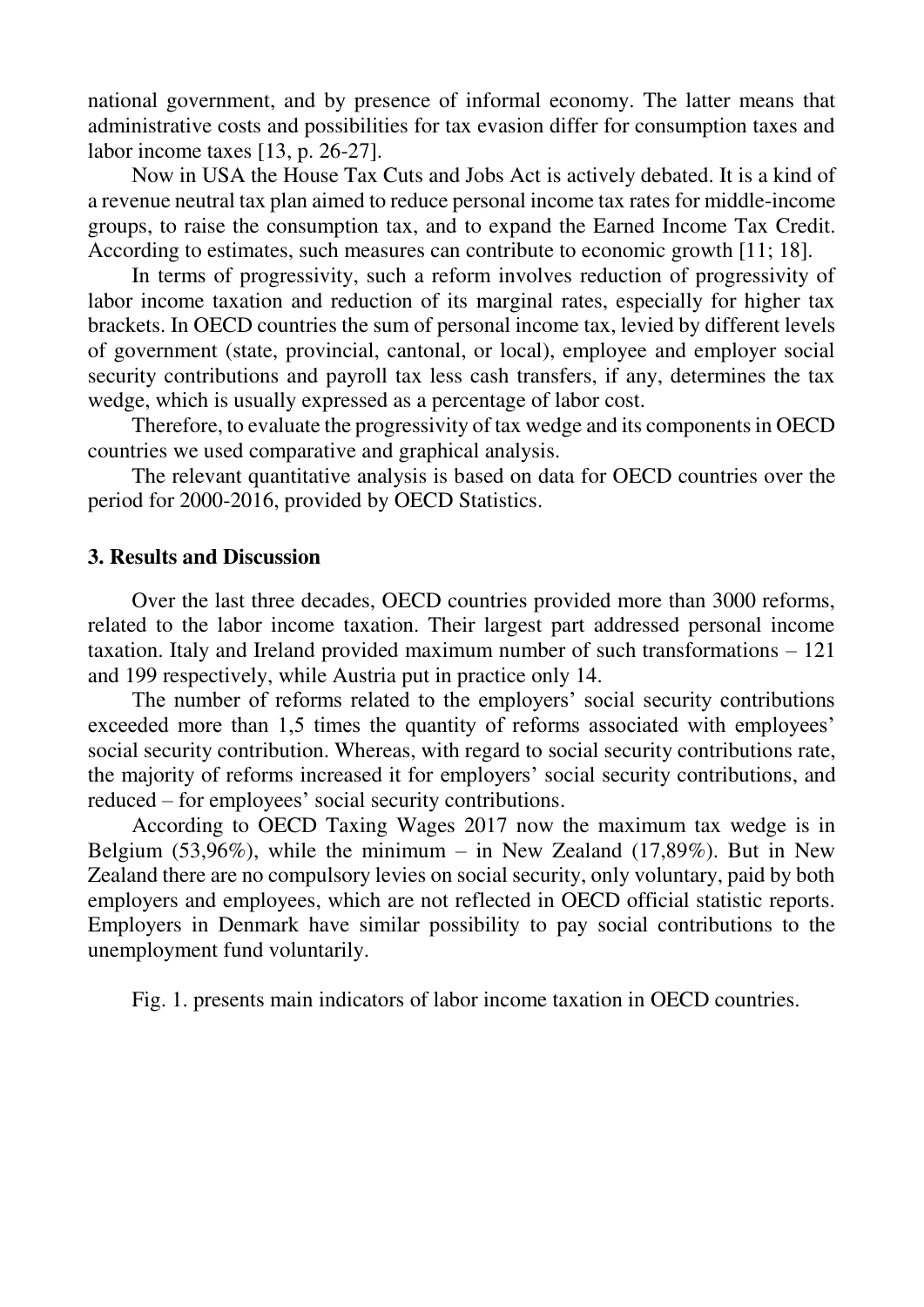## **Figure 1. Main indicators of labor income taxation in OECD countries for 2000- 2016 (Source: author, based on 14; 15).**



Note: henceforth we use indicators based on a single person at 100% of average earnings, with no child;

SSC – social security contributions.

As one can see on Fig.1., during 2000-2016 there is no important change in both PIT rates and social security contributions rates in OECD countries. The insignificant reduction of indicators relates to the remedial actions to overcome 2008‐2010 economic downturn.

According to the EC Report, the tax policy responses in the area of labor income taxation include:

a temporary increase in transfers to the unemployed or low income households;

a temporary lengthening of the duration of unemployment benefit;

temporary reductions of the standard VAT rate;

a reduction of social contributions paid by employers on low-skilled low-paid employees in order to promote their employability;

the removal of the requirement for micro‐enterprises to submit annual accounts [19].

Fig. 2. illustrates comparison between some indicators of labor income taxation in OECD countries.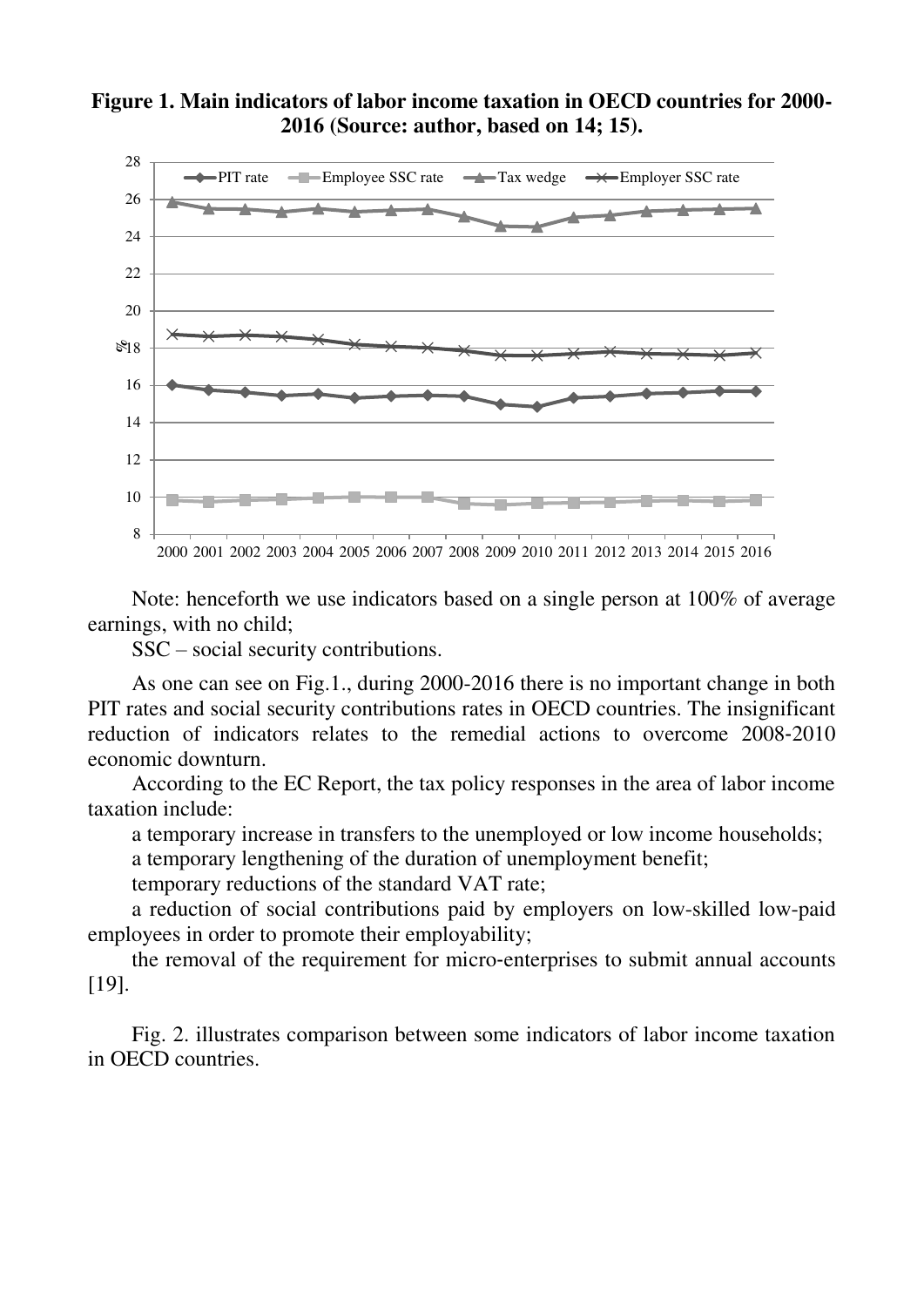

# **Figure 2. Indicators of labor income taxation in OECD countries, 2016 (Source: author, based on 14; 15).**

As one can see on Fig. 2, in 2016 the highest social security contributions rate, paid by employers, was in France, while the lowest – in Denmark and Israel. The maximum tax wedge was in Belgium and Germany, and the minimum was in Mexico and Korea.

However, the countries with highest GDP per capita (between OECD states) are grouped together at the bottom of Fig. 2. In terms of labor income taxation it could be evidence that in the richest OECD countries employees bear average tax burden with simultaneously low social security contributions rates paid by employers.

In general, the reforming of labor income taxation in most of OECD countries aimed not only to shift the tax burden on consumption, but also to reduce both the degree of progressivity of labor income taxes, and their marginal rates, especially, for higher tax brackets.

To estimate the level of progressivity of labor taxation in OECD countries we calculated the progressivity index of labor income taxation for OECD countries for 2016. We estimated the progressivity of tax wedge components: personal income tax, employers' and employees social security contributions.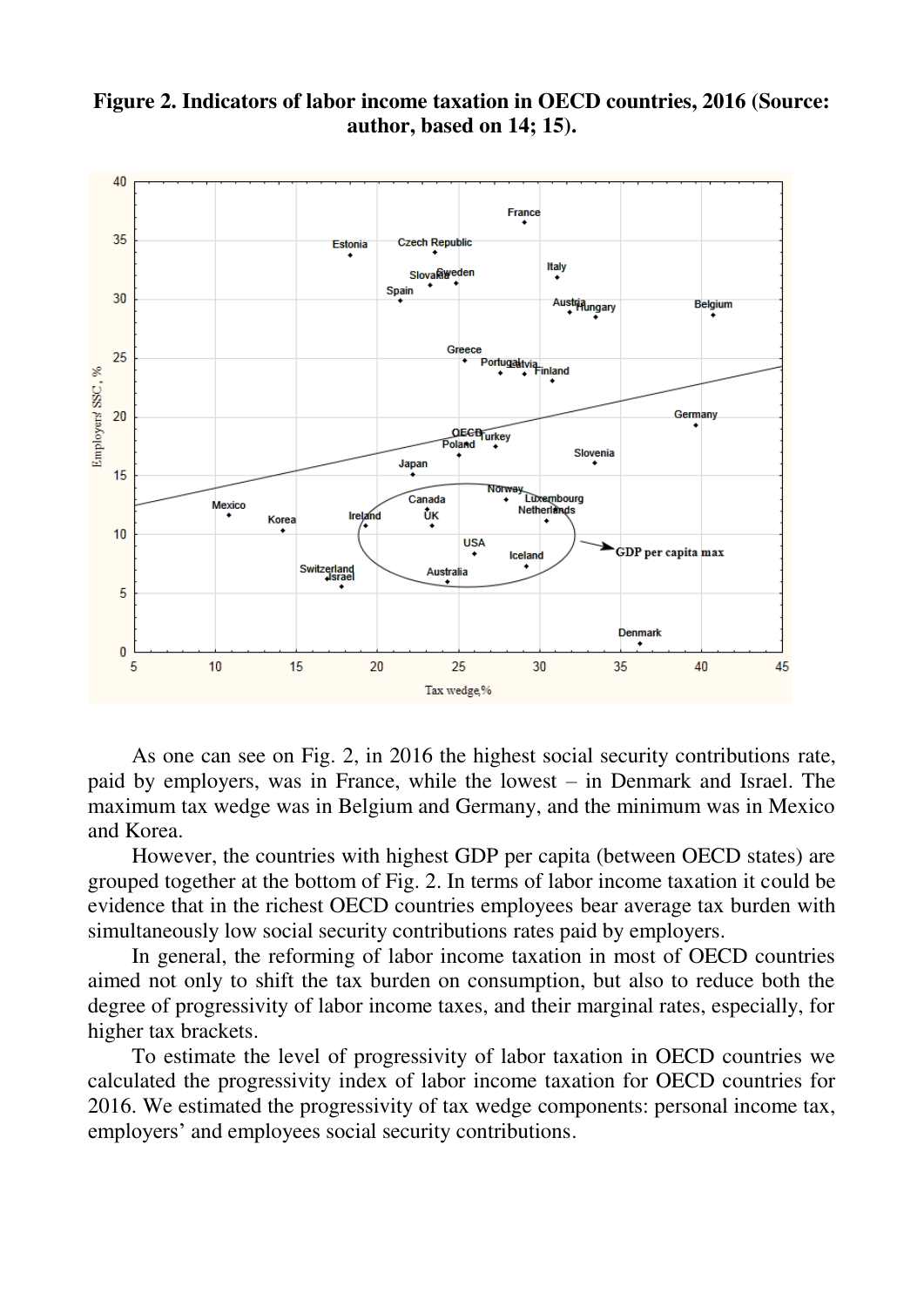For this, we used the following formula:

*Progressivity of tax schedule* = 
$$
\frac{1}{N} \sum_{i=1}^{N} \left( \frac{METR_i}{AETR_i} \right)
$$
 (1),

where  $METR$  is the marginal tax rate;

 $AETR$  is the average tax rate, i.e. the share of tax burden in the taxpayer's gross labor income;

N are levels of labor income  $(50\% - 250\%$  of the average workers income);  $N = 201$ ,  $i = 1$  ...  $N$  [17].

Table 2. presents the results of calculation.

# T**able 2. Progressivity index for the tax wedge and its components in OECD countries, 2016 (Source: author's calculations, based on 14; 15).**

| Country               | <b>SSC</b>   | Employer's Employee's<br><b>SSC</b> | tax          | Personal income Overall tax wedge |
|-----------------------|--------------|-------------------------------------|--------------|-----------------------------------|
| Austria               | 0,69         | 0,53                                | 1,28         | 1,07                              |
| Belgium               | 1,03         | 1,13                                | 1,39         | 1,23                              |
| Canada                | 0,55         | 0,32                                | 1,45         | 1,24                              |
| <b>Czech Republic</b> | $\mathbf{1}$ | $\mathbf{1}$                        | 1,26         | 1,11                              |
| Estonia               | $\mathbf{1}$ | $\mathbf{1}$                        | 1,25         | 1,08                              |
| Finland               | $\mathbf{1}$ | 1,02                                | 1,47         | 1,27                              |
| France                | 1,18         | 0,90                                | 1,33         | 1,20                              |
| Germany               | 0,44         | 0,43                                | 1,15         | 1,03                              |
| Greece                | $\mathbf{1}$ | $\mathbf{1}$                        | 1,52         | 1,28                              |
| Hungary               | $\mathbf{1}$ | $\mathbf{1}$                        | $\mathbf{1}$ | $\mathbf{1}$                      |
| Ireland               | 1,03         | 0,997                               | 2,16         | 1,64                              |
| Israel                | 1,27         | 1,42                                | 1,85         | 1,69                              |
| Italy                 | $\mathbf{1}$ | 1,04                                | 1,49         | 1,23                              |
| Japan                 | 0,74         | 0,72                                | 1,25         | 1,10                              |
| Korea                 | 0,79         | 0,73                                | 1,49         | 1,25                              |
| Luxembourg            | 0,77         | 0,82                                | 1,40         | 1,26                              |
| Mexico                | 0,72         | 1,16                                | 3,36         | 1,33                              |
| Netherlands           | 0,29         | 0,52                                | 1,49         | 1,32                              |
| Norway                | $\mathbf{1}$ | $\mathbf{1}$                        | 1,35         | 1,24                              |
| Poland                | $\mathbf{1}$ | $\mathbf{1}$                        | 1,14         | 1,08                              |
| Portugal              | $\mathbf{1}$ | $\mathbf{1}$                        | 1,60         | 1,29                              |
| Slovakia              | 1,03         | 1,03                                | 1,29         | 1,14                              |
| Slovenia              | $\mathbf{1}$ | $\mathbf{1}$                        | 1,34         | 1,23                              |
| Spain                 | 0,57         | 0,57                                | 1,52         | 1,099                             |
| Sweden                | $\mathbf{1}$ | 0,31                                | 1,52         | 1,27                              |
| Switzerland           | 0,97         | 0,97                                | 1,48         | 1,36                              |
| Turkey                | $\mathbf{1}$ | $\mathbf{1}$                        | 1,26         | 1,16                              |
| <b>UK</b>             | 1,21         | 0,64                                | 1,45         | 1,35                              |
| <b>USA</b>            | 0,84         | 0,91                                | 1,28         | 1,195                             |
| OECD average          | 0,93         | 0,89                                | 1,37         | 1,22                              |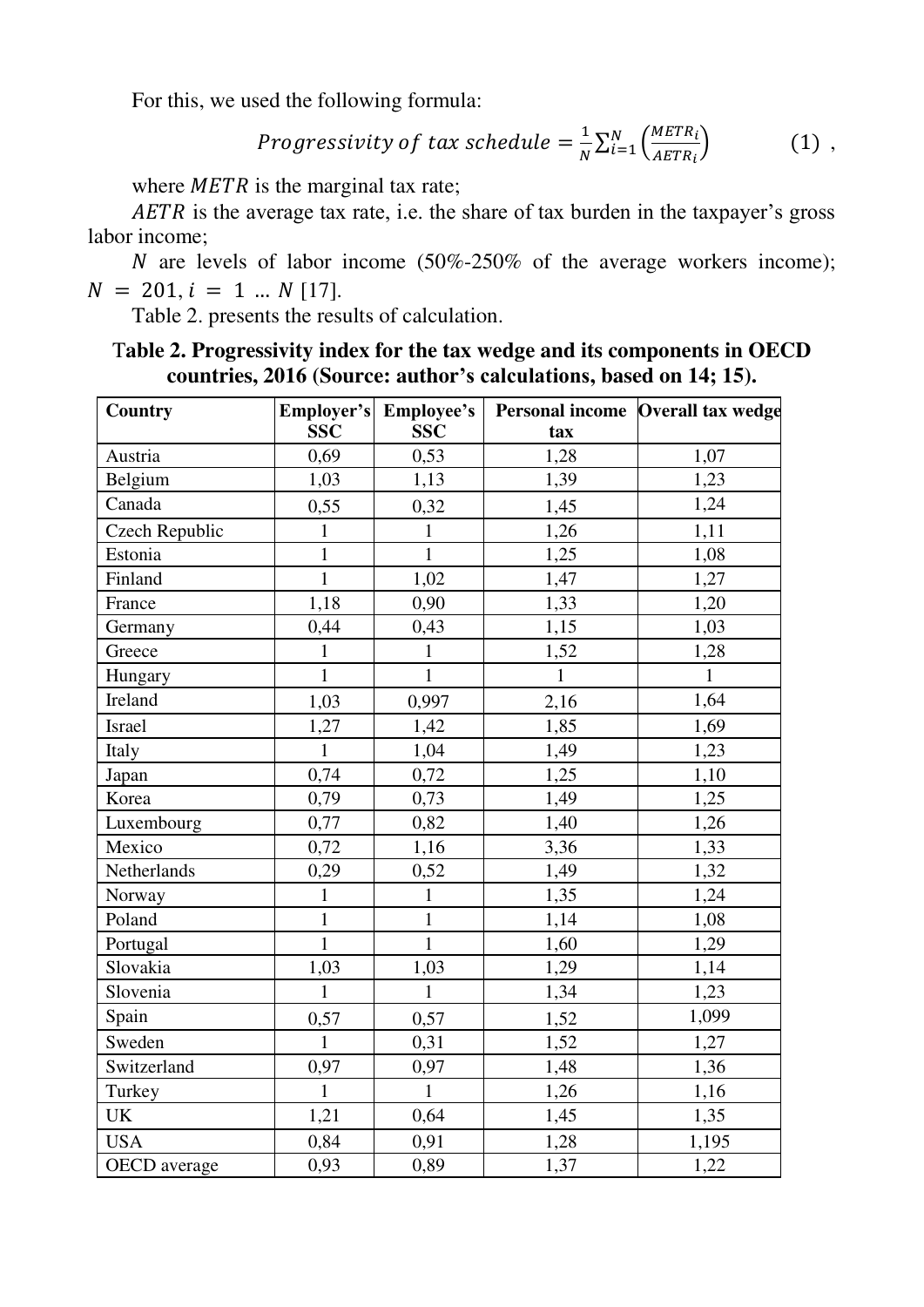The results allowed us to determine the following current trends in taxation of labor income in OECD countries:

in most of OECD countries the schedule of social security contributions, paid by employer, is regressive (11 countries) or flat (12 countries);

the schedule of social security contributions, paid by employee, in most OECD countries is regressive (14 countries) or flat (9 countries);

the schedule of personal income tax is progressive in all OECD countries except Hungary, where this schedule is flat.

The Israeli labor income tax system is found to be the most progressive system overall  $(1,69)$  as well as social security contributions system  $-1,27$  for social security contributions, paid by employer, and 1,42 – for social security contributions, paid by employee. Mexico stands out with a very progressive schedule of personal income tax  $(3,36)$ , exceeding 3 times the OECD average. At the same time, country has the  $33<sup>rd</sup>$ lowest tax wedge among the 35 OECD members – the average single worker in Mexico faces a tax wedge of 20,1% compared with the OECD average of 36,0%. Ireland occupies the  $2<sup>nd</sup>$  place on the level of progressivity of personal income tax – 2,16. For other OECD countries, the progressivity index for personal income tax falls within 1 and 2; the less progressive personal income tax schedules are in Poland (1,14) and Germany (1,15).

The less progressive systems of social security contributions are in Netherlands – 0,29 for social security contributions paid by employer and Sweden  $-0.31$  for social security contributions paid by employee. In general, OECD countries have regressive schedules of social security contributions paid by employer and employees  $-0.93$  and 0,89 respectively, while the schedule of personal income tax is progressive (1,37).

#### **4. Conclusion**

The developed countries worldwide are actively discussing two main direction of reforms of labor income taxation:

the shifting of taxation from more mobile tax bases to the less mobile ones, notably, from taxation of income to taxation of consumption and/or property;

the reduction of tax rates with simultaneous broadening of the tax base.

In general, according to the current tax theory, the switching from income to consumption taxes (with no impact on tax revenue), is intended to reduce the tax burden on labor in order to increase the employment and economic growth.

But in practice, the government's fiscal policy faces a number of challenges caused by openness of the economy, which means the lower mobility of labor income comparing with corporate income since workforce overall is less mobile than capital.

The mentioned problems relate, particularly, the possibilities of shifting of the corporate income tax burden onto labor. In terms of labor supply, the income tax is considered as distortive, because it discourage individuals' economic activity and leads to the reduction of number of working hours. However, consumption taxes have similar impact on labor supply, by reducing the real wage. Nevertheless, due to their broader tax base and their "proportionality" they are less distortive for achieving the same level of income (compared to labor income taxes).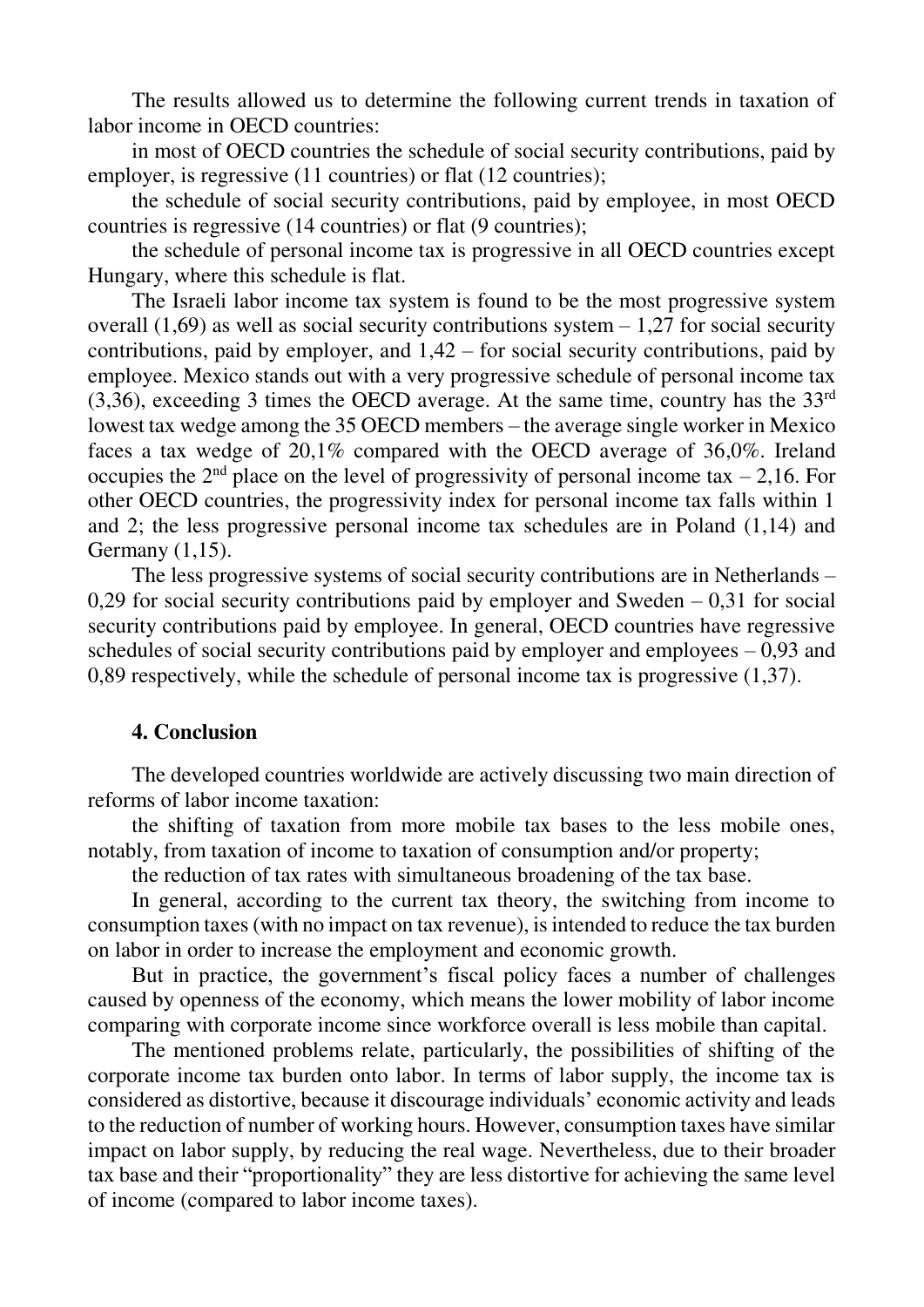When government is concerned about social equity and distribution purposes, such a reform should include the reduction of the tax rate at the same value for each tax bracket on order to maintain the progressivity of the tax system.

The empirical section includes analysis of indicators of labor income taxation in OECD countries. Notably the graphical analysis showed that in countries with highest GDP per capita, workers bear average labor tax burden (personal income tax plus employee's social security contributions) accompanied simultaneously by low employer' social security contributions rates. We calculated the progressivity index of labor income taxation for OECD countries for 2016; we estimated the overall tax wedge and its components: personal income tax, employer's and employee's social security contributions separately. For this we used the data for a basic household type – single person at 100% of average earnings (average workers wage), without children, provided by OECD statistics. The results enabled cross-country comparisons of progressivity of tax wedge and its components in OECD countries. In particular, our results showed that in most OECD countries the schedules of employers' and employees social security contributions are regressive of flat, while schedule of personal income tax rate is progressive in all countries, except Hungary with flat tax schedule.

The calculation and analysis of tax wedge using the time series data for OECD countries will allow to estimate the progressivity of schedules of labor income taxation in more detail, so that will be the topic for the future work.

### **References**

- 1. Andersen, T.M. 2003. Welfare policies, labour taxation and international integration. *International Tax and Public Finance*; 10:43-62.
- 2. Arulampalam, W., Devereux, M., Maffinic, G. 2012. The direct incidence of corporate income tax on wages. *European Economic Review;* 56(3):1038-1054.
- 3. Auerbach, A., Devereux, M.P., Keen, M., Vella, J. *Destination-Based Cash Flow Taxation*. 2017. Oxford University Center for Business Taxation.
- 4. Ebrahimi, P., Vaillancourt, F. 2016. *The Effect of Corporate Income and Payroll Taxes on the Wages of Canadian Workers*. The Fraser Institute.
- 5. Exbrayat, N., Geys, B. 2016. Economic Integration, Corporate Tax Incidence and Fiscal Compensation. *The World Economy*; 39(11):1792-1811.
- 6. Feldstein, M., Krugman, P. 1990. International Trade Effects of Value Added Taxation. In: *Taxation in the Global Economy*. Ed. by A. Razin, J. Slemrod. University of Chicago Press, pp. 263 - 282.
- 7. Felix, A.R. 2007. *Passing the Burden: Corporate Tax Incidence in an Open Economy*. Federal Reserve Bank of Kansas City.
- 8. Gordon, R.H. 1986. Taxation of investment and savings in a world economy. *American Economic Review;* 76(5):1086‐1102.
- 9. Ihori, T., Terai, K. 2014. *The Political Economy of Fiscal Consolidation in Japan*. Springer.
- 10.Lykketoft, M. 2009. *The Danish Model. A European success story*. Friedrich-Ebert-Stiftung.